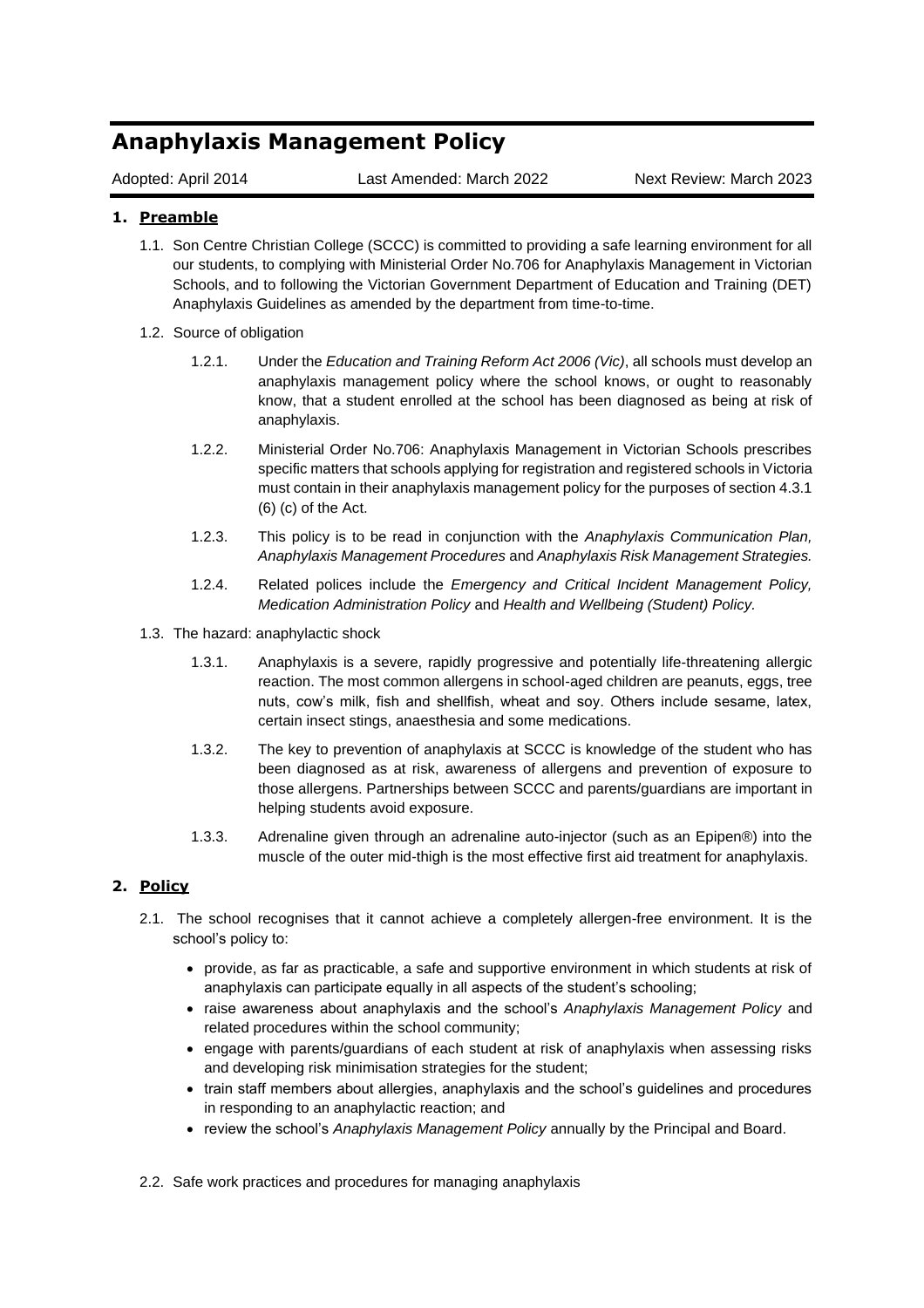- 2.2.1. Identification of students at risk
	- 2.2.1.1. Parents/guardians are requested to notify the school of all medical conditions, including allergens, upon enrolment or upon diagnosis of a medical condition.
	- 2.2.1.2. Students who are identified as suffering from severe allergies that may cause anaphylactic shock are considered high risk. For each of these students, a SCCC-specific *Individual Anaphylaxis Management Plan (IAMP)* should be developed and reviewed annually in consultation with parents/guardians.
	- 2.2.1.3. All students at risk of anaphylaxis require an ASCIA (Australasian Society of Clinical Immunology and Allergy*) Action Plan for Anaphylaxis* developed by the student's medical practitioner. Students who have mild to moderate allergies (but not considered at risk of anaphylaxis) may require an *ASCIA Action Plan for Allergic Reactions* at the discretion of the medical practitioner and this is highly encouraged at SCCC for quick reference in an emergency.
	- 2.2.1.4. Both the *ASCIA Action Plan for Anaphylaxis* and the *ASCIA Action Plan for Allergic Reactions* should be reviewed and updated by the student's medical practitioner every 12–18 months in accordance with the plan's documented review date. An updated student photo is also required with each plan update.
	- 2.2.1.5. The Principal is to maintain a list of students identified as having a medical condition that relates to allergy and potential anaphylaxis and keep an up-todate record of all relevant action and management plans.
- 2.2.2. Individual Anaphylaxis Management Plans
	- 2.2.2.1. The Principal will develop an *Individual Anaphylaxis Management Plan*, in consultation with the student's parents/guardians, for any student who has been diagnosed by a medical practitioner as being at risk of anaphylaxis.
	- 2.2.2.2. The *Individual Anaphylaxis Management Plan* is to be implemented as soon as practicable after the student is enrolled and, where possible, before their first day of school with an interim plan to be developed in the meantime.
	- 2.2.2.3. The *Individual Anaphylaxis Management Plan* sets out:
		- information about the student's medical condition that relates to allergy and the potential for anaphylactic reaction, including the type of allergy/allergies the student has and the signs or symptoms that the student might exhibit in the event of an allergic reaction, based on a written diagnosis from a medical practitioner;
		- strategies to minimise the risk of exposure to known allergens while the student is under the care or supervision of staff members, for both inschool and out-of-school settings including in the school yard, during camps and excursions, or at special events conducted, organised or attended by the school;
		- the name of the staff member/s responsible for implementing the risk minimisation strategies that have been identified in the plan;
		- information regarding where the student's medication is stored:
		- the student's emergency contact details; and
		- an up-to-date *ASCIA Action Plan for Anaphylaxis* completed by the student's medical practitioner and updated every 12–18 months.
	- 2.2.2.4. Completed *Individual Anaphylaxis Management Plans* and *ASCIA Action Plans for Anaphylaxis* are to be located at the office or sickbay and relevant adjoining classroom offices and in other locations specifically mentioned in the *Individual Anaphylaxis Management Plan*, such as the staffroom, library, office, etc. Medical alert posters that list students at risk of anaphylaxis, including a current photo and allergen details, are to be on display in the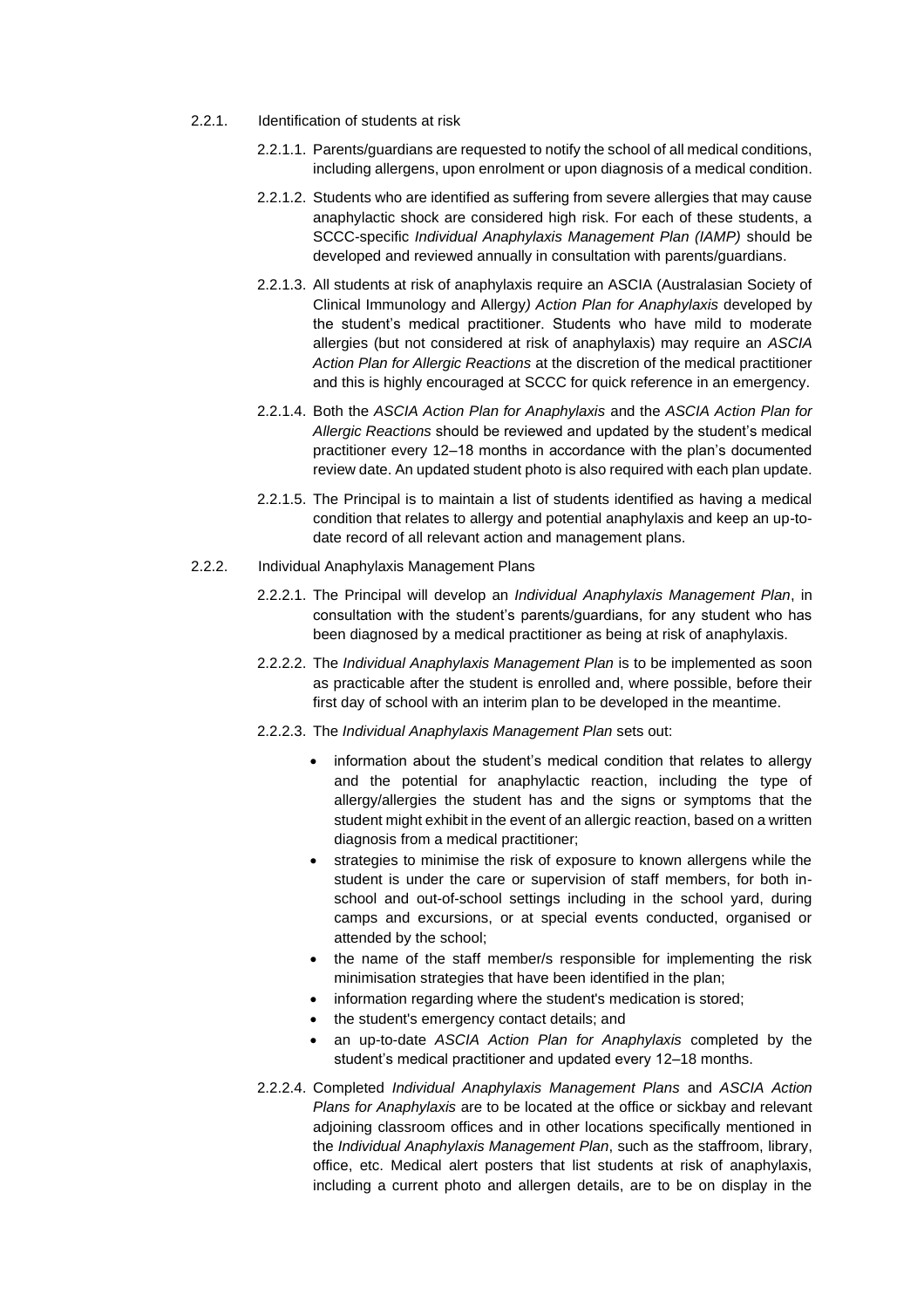staffroom, relevant staff offices and kitchen, and also at sickbay, and are to be provided to casual relief teachers and staff members who do yard duty.

- 2.2.2.5. Staff members implement and monitor *Individual Anaphylaxis Management Plans* as required.
- 2.2.2.6. In consultation with the student's parents/guardians, *Individual Anaphylaxis Management Plans* developed by the school are reviewed:
	- annually, and as required;
	- if the student's medical condition, insofar as it relates to allergy and the potential for anaphylactic reaction, changes;
	- as soon as practicable after the student has an anaphylactic reaction at school or at a school event/activity; or
	- when the student is to participate in an off-site activity, such as camps and excursions, or at special events conducted, organised or attended by the school (e.g. class parties, elective subjects, cultural days, fetes, concerts, events at other schools, competitions or incursions).
- 2.2.3. It is the responsibility of parents/guardians to:
	- obtain the *ASCIA Action Plan for Anaphylaxis* from their child's medical practitioner and provide a coloured copy to the school as soon as practicable;
	- provide subsequent copies of *ASCIA Action Plans* to the school each time the medical practitioner reviews and updates the student's *ASCIA Action Plan for Anaphylaxis* (generally every 12–18 months);
	- immediately inform the school in writing if there is a change in their child's medical condition, insofar as it relates to allergy and the potential for anaphylactic reaction, and if relevant, obtain an updated *ASCIA Action Plan for Anaphylaxis*;
	- provide an up-to-date photo of their child for the *ASCIA Action Plan for Anaphylaxis* and each time it is updated;
	- provide the school with *two* adrenaline auto-injectors that are current (i.e. the device has not expired) for their child (one to remain at the school office or sickbay and one to be available for use on camps and excursions or located in an alternative position as documented in the student's *Individual Anaphylaxis Management Plan*);
	- provide an adrenaline auto-injector for their child at risk of anaphylaxis who travels to and from school by bus or public transport, to be stored in their child's school bag and accessible for use in an emergency (note: this can be considered to be the child's second adrenaline auto-injector located at school during school hours); and
	- participate in annual reviews of their child's *Individual Anaphylaxis Management Plan*.
- 2.2.4. Adrenaline auto-injectors for general use
	- 2.2.4.1. The Principal shall ensure that additional adrenaline auto-injectors are purchased for general use and as back-ups to those supplied by parents/guardians.
	- 2.2.4.2. General use adrenaline auto-injectors are used when a student's prescribed adrenaline auto-injector does not work, is misplaced, out-of-date or has already been used, or when instructed by a medical officer after calling 000.
	- 2.2.4.3. The Principal shall determine the number of additional adrenaline autoinjectors that need to be purchased by the school. In doing so, the Principal should take into account: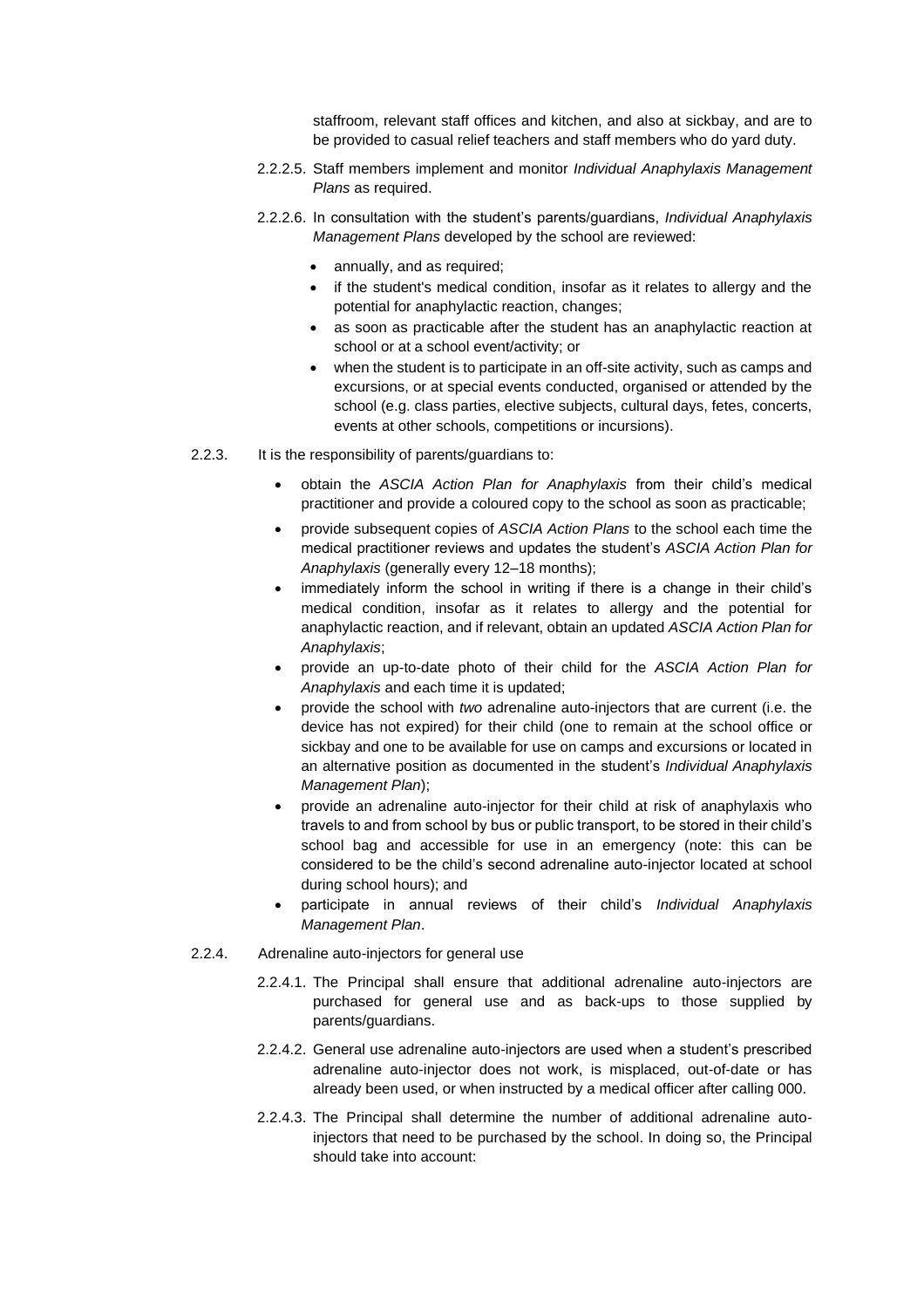- the number of students enrolled at the school who have been diagnosed as being at risk of anaphylaxis;
- the accessibility of adrenaline auto-injectors that have been provided by parents/guardians of students who have been diagnosed as being at risk of anaphylaxis;
- the availability and sufficient supply of adrenaline auto-injectors for general use in specified locations, including in the school yard, and at camps excursions and other special events conducted, organised or attended by the school; and
- the fact that adrenaline auto-injectors for general use have a limited life, usually expiring within 12–18 months, and therefore need to be replaced at the school's expense either at the time of use or expiry, whichever is first.
- 2.2.4.4. The Principal is to conduct regular reviews of adrenaline auto-injectors for general use in order to ensure that they are within their expiry date, that the device is not damaged, and that the fluid is clear and ready for use in an emergency. Expired or unsatisfactory auto-injectors are to be replaced as necessary.
- 2.2.4.5. An *ASCIA General Use Action Plan* should accompany all general use adrenaline auto-injectors.
- 2.2.5. Storage and location of adrenaline auto-injectors
	- 2.2.5.1. All adrenaline auto-injectors should be:
		- stored in an insulated pouch to maintain a temperature of 15–25 degrees; and
		- stored in an unlocked, easily-accessible location away from direct heat (not in a fridge/freezer).
	- 2.2.5.2. Student auto-injectors should be:
		- clearly labelled with the student's name and stored in a red Medbag, together with a copy of the student's *ASCIA Action Plan* and *Individual Anaphylaxis Management Plan*, and checked regularly to ensure they have not expired, become discoloured or sediment is visible;
		- located on the wall in the office or sickbay and elsewhere in accordance with any management plans that may require them to be stored in student's adjoining classroom office or school bag; and
		- taken to any off-site school activities such as camps or excursions (note: depending on the activity, one or both adrenaline auto-injectors may be required).
	- 2.2.5.3. General use auto-injectors should be:
		- made available in all yard duty bum-bags; and
		- located in various sites for easy accessibility by staff members (e.g. office, kitchen, sick bay).

#### 2.2.6. Staff training

- 2.2.6.1. The Principal shall ensure that, while a student who is at risk of anaphylaxis is under the care or supervision of the school (including during recess and lunchtimes, camps, excursions and special event days), there are sufficient staff members present who have successfully completed an anaphylaxis management training course.
- 2.2.6.2. Staff members to be appropriately trained in anaphylaxis management include: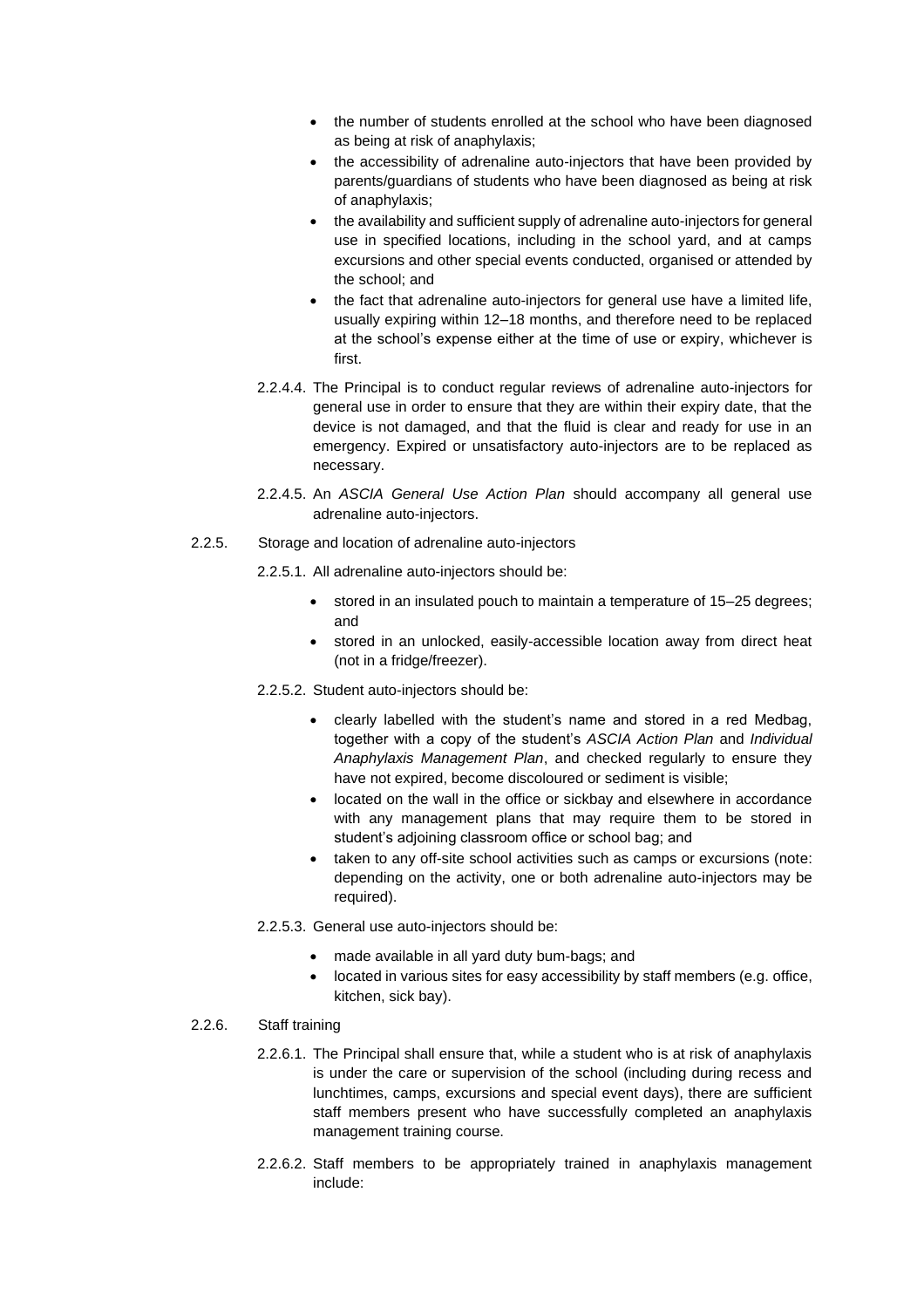- those who conduct classes attended by students who are at risk of anaphylaxis; and
- any others as determined by the Principal based on a risk assessment (e.g. learning support staff members).
- 2.2.6.3. Every three years, staff members who are identified for anaphylaxis management training shall be required to complete: 22300VIC – Course in First Aid Management of Anaphylaxis.
- 2.2.6.4. In the event that the relevant anaphylaxis management training has not occurred for a staff member who has a student in their class at risk of anaphylaxis, the Principal shall develop an interim *Individual Anaphylaxis Management Plan* in consultation with the parents/guardians of any affected student. Relevant staff members are to be trained as soon as practicable after the student enrols, and preferably before the student's first day at school.
- 2.2.6.5. Additional anaphylaxis e-training through ASCIA can be accessed and undertaken by staff members for personal refresher training as desired. See *Anaphylaxis Management Procedures.*
- 2.2.6.6. In addition to appropriate anaphylaxis management training as outlined above, all staff members shall participate in an anaphylaxis briefing to occur twice per calendar year, with the first briefing to be held at the beginning of the school year.
- 2.2.6.7. Further to item 2.2.6.6 above, anaphylaxis briefings must be conducted by the Principal (or other relevant staff member) who has successfully completed the approved anaphylaxis management training course in the past *two* years, and shall cover:
	- legal requirements as outlined in Ministerial Order No.706;
	- the school's *Anaphylaxis Management Policy* and emergency response procedures;
	- the causes, symptoms and treatment of anaphylaxis;
	- the photos and identities of students at risk of anaphylaxis, their allergy details, year levels and location of emergency medication;
	- how to use an adrenaline auto-injector, including hands-on practice (not for accreditation) with a trainer auto-injector device;
	- information about the *ASCIA Action Plan for Anaphylaxis*; and
	- the location of both student and general use adrenaline auto-injectors.
- 2.2.7. Emergency Response Procedure
	- 2.2.7.1. In the event of an anaphylactic reaction, the student's *ASCIA Action Plan for Anaphylaxis*, the emergency response for anaphylaxis and general first aid procedures must be followed.
	- 2.2.7.2. It is advisable that a staff member remains with a student who is displaying symptoms of anaphylaxis. As per instructions on the *ASCIA Action Plan for Anaphylaxis*, lay the person flat or allow them to sit if breathing is difficult, but do not allow them to stand or walk, and do not allow them to eat or drink.
	- 2.2.7.3. Another member of staff should locate the student's adrenaline auto-injector, *ASCIA Action Plan* and *Individual Anaphylaxis Management Plan*, and take these to the student. The nearest 'general use' adrenaline auto-injector should also be provided in case a second dose is needed.
	- 2.2.7.4. The adrenaline auto-injector should be administered as per the instructions in the student's *ASCIA Action Plan* and *Individual Anaphylaxis Management*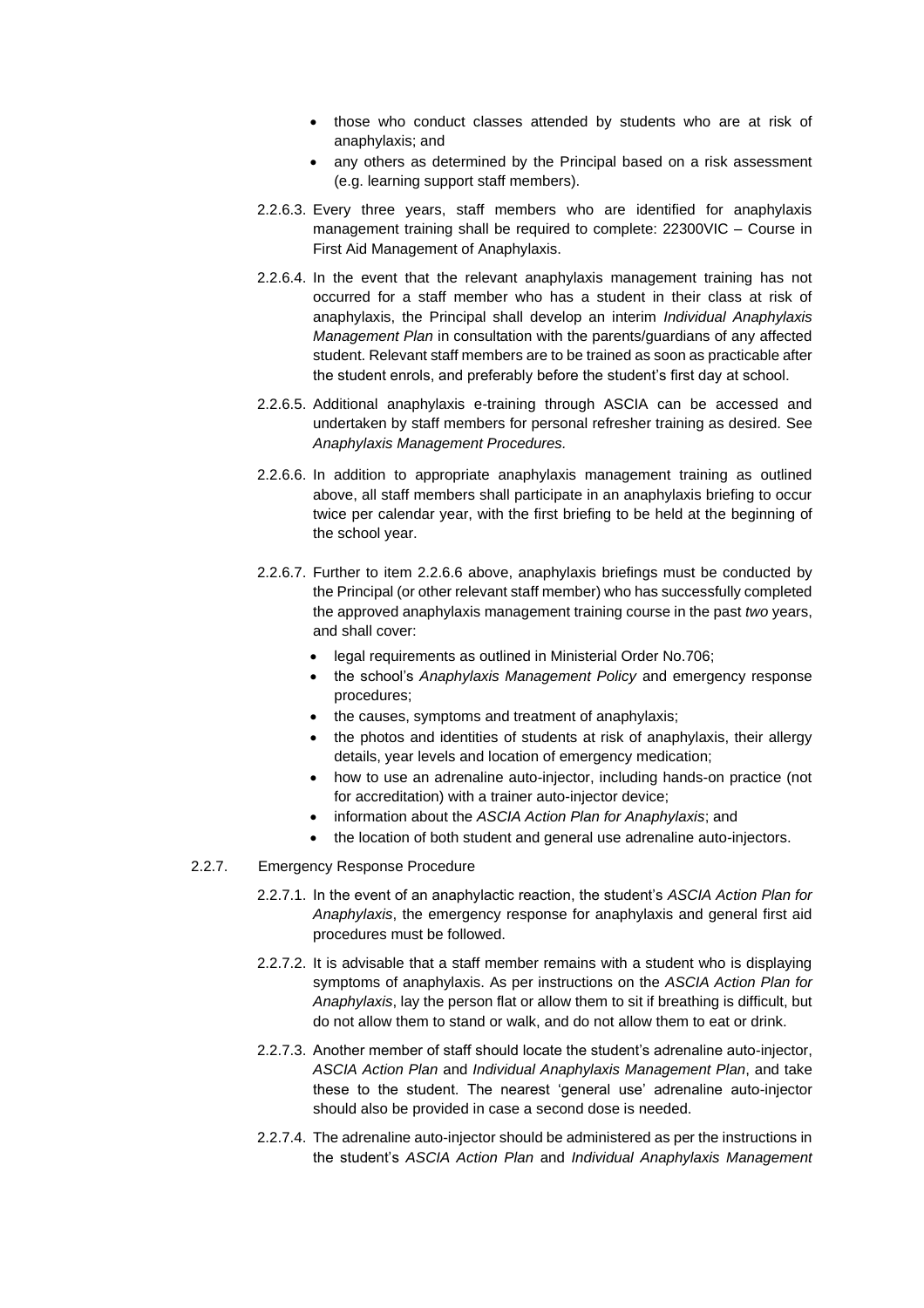*Plan*. Note: if unsure whether or not to administer an adrenaline auto-injector, the recommended course of action is to administer the device.

- 2.2.7.5. Once an adrenaline auto-injector has been administered:
	- immediately call an ambulance on 000 and note time of administration;
	- reassure the student, as they are likely to be feeling anxious and frightened as a result of the reaction and the side-effects of the adrenaline;
	- watch the student closely in case of a worsening condition;
	- ask another staff member to move other students away and reassure them elsewhere;
	- in the situation where there is no marked improvement and severe symptoms are present, administer a second injection of the same dosage after five minutes (where a second device is available);
	- hand the used adrenaline auto-injector/s to the paramedics when they attend, and provide relevant information including the time/s of administration; and
	- contact the student's parents/guardians or other emergency contacts when it is safe to do so.
- 2.2.8. First-time reactions
	- 2.2.8.1. If a student appears to be having a severe allergic reaction but has not been previously diagnosed with an allergy or is not known to be at risk of anaphylaxis, staff members should follow the school's first aid procedures. This should include immediately calling 000 and locating a general use autoinjector and following instructions on the *ASCIA Action Plan for Anaphylaxis General Use* (which should be stored with the general use adrenaline autoinjector).

#### 2.2.9. Post-incident support

- 2.2.9.1. An anaphylactic reaction can be a very traumatic experience for the student involved, as well as for staff members, parents/guardians, students and others witnessing the reaction. In the event of an anaphylactic reaction, students and staff members may benefit from post-incident counselling. Refer the Principal for more information.
- 2.2.10. Post-incident review
	- 2.2.10.1. After an anaphylactic reaction has taken place involving a student in the school's care and supervision, the following review processes shall take place:
		- The adrenaline auto-injector must be replaced by the parents/guardians as soon as possible. In the meantime, the Principal should ensure that there is an interim *Individual Anaphylaxis Management Plan* in place should another anaphylactic reaction occur prior to the replacement adrenaline auto-injector being provided.
		- If the adrenaline auto-injector for general use has been used, this should be replaced as soon as possible. In the meantime, the Principal should ensure that there is an interim plan in place should another anaphylactic reaction occur prior to the replacement adrenaline auto-injector for general use being provided.
		- The student's *Individual Anaphylaxis Management Plan* should be reviewed in consultation with the student's parents/guardians.
		- The school's *Anaphylaxis Management Policy* and the *Anaphylaxis Management Procedures* should be reviewed to ascertain whether there are any issues requiring clarification or modification in the policy and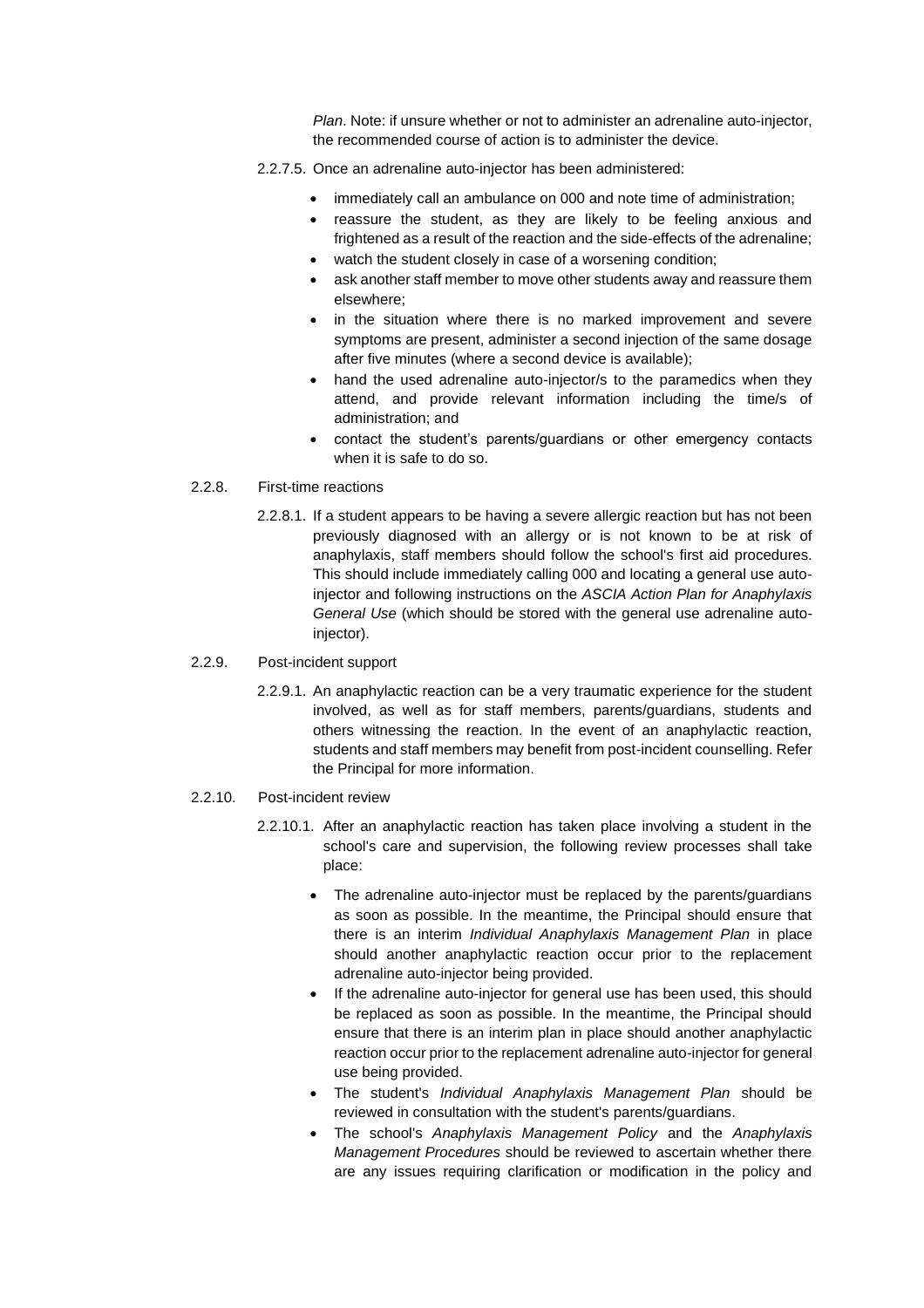procedures. This will help the school to continue to meet its ongoing duty of care responsibilities.

- 2.2.11. Risk minimisation strategies
	- 2.2.11.1. The risk minimisation strategies to be considered for relevant in-school and out-of-school settings are detailed in the separate document titled *Anaphylaxis Risk Management Strategies*. This document should to be referred to in the management of anaphylaxis.
- 2.2.12. Risk Management Checklist
	- 2.2.12.1. The Principal shall complete and review an annual *Anaphylaxis Risk Management Checklist,* as published by the Department of Education and Training, in order to monitor compliance with their obligations.
	- 2.2.12.2. Where the answers to any questions in the *Anaphylaxis Risk Management Checklist* indicate that there is room for improvement in procedures or practices, or that there is some degree of non-compliance with policy or procedural requirements, the Principal should take appropriate action. Such action may involve implementing the necessary improvements or providing a report and recommendations to other staff members with delegated responsibilities.

#### 2.3. Communication Plan

- 2.3.1. The Principal is responsible for developing a *Communication Plan* to provide information to all staff members, students and parents/guardians about anaphylaxis.
- 2.3.2. The *Communication Plan* in relation to anaphylaxis management at SCCC should be read in conjunction with the *Anaphylaxis Management Policy* and the *Anaphylaxis Management Procedures*.
- 2.3.3. The *Communication Plan* (as part of the *Anaphylaxis Management Policy*) is to be made available by the Principal to all staff members.
- 2.3.4. Raising school community awareness
	- 2.3.4.1. The *Anaphylaxis Management Policy* should be available to members of the school community on the website and within the Policy Handbook. In addition, parents/guardians of students diagnosed as being at risk of anaphylaxis should be provided with a copy of the policy and relevant procedures by the Principal. Information regarding allergic reactions and anaphylaxis may be provided from time-to-time by the Principal in school communications/publications.

### 2.3.5. Raising staff awareness

- 2.3.5.1. It is important that staff members have a clear understanding of the steps to be taken to respond to an anaphylactic reaction of a student, whether inschool (e.g. classroom, school yard, special event day) or out-of-school (e.g. camp, excursion). All staff members should have access to the *Anaphylaxis Management Policy* and *Anaphylaxis Management Procedures*, and they need to familiarise themselves with their role in anaphylactic management.
- 2.3.5.2. The Principal is expected to ensure that staff members are trained in accordance with Ministerial Order No.706, and briefed at least twice per calendar year (at staff meetings, training days, etc.) as per *Staff Training*  above, regarding:
	- the school's *Anaphylaxis Management Policy;*
	- the school's *Anaphylaxis Management Procedures*, including emergency response procedures and other relevant first aid procedures;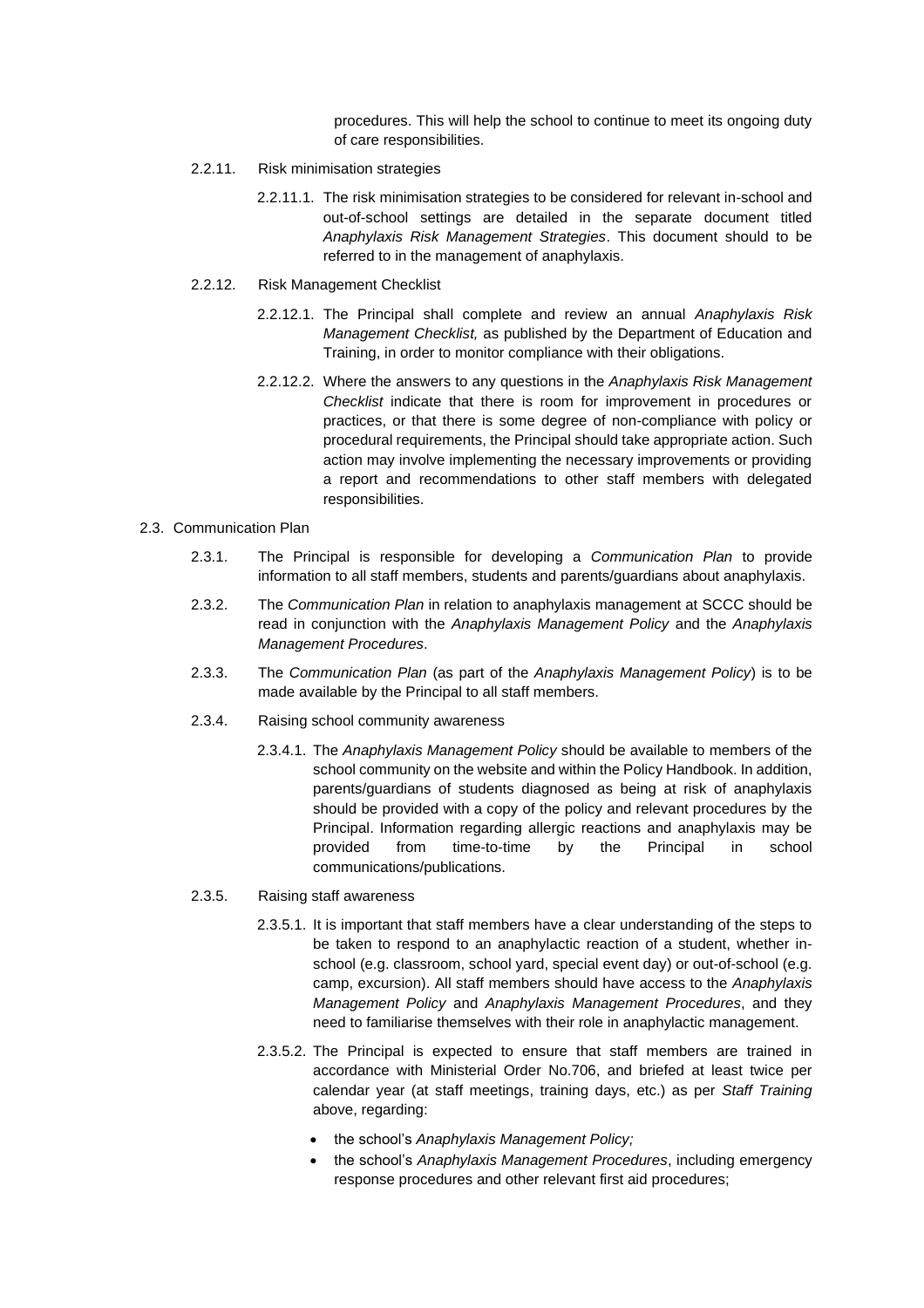- the causes, symptoms and treatment of anaphylaxis;
- how to use an adrenaline auto-injector (including hands-on practice with a trainer auto-injector); and
- the identities of students diagnosed as being at risk of anaphylaxis and where their adrenaline auto-injectors and/or other medications are located.
- 2.3.5.3. The Principal is expected to ensure that new staff members, casual relief staff members and volunteers working at SCCC are informed of students diagnosed as being at risk of anaphylaxis and of their role in responding to an anaphylactic reaction by a student. Details of students at risk of anaphylaxis and the location of auto-injectors are provided in a handbook given to new or casual relief teachers.
- 2.3.5.4. Similarly, the Principal is expected to ensure that relevant new noneducational staff members (e.g. administration/office staff) are informed of students diagnosed as being at risk of anaphylaxis and their role in responding to an anaphylactic reaction by a student.

#### 2.3.6. Raising student awareness

- 2.3.6.1. Peer support is an important element of support for students diagnosed as being at risk of anaphylaxis. Staff members can raise student awareness through fact sheets or posters displayed in various locations. Teachers can discuss the topic with students and convey simple key messages, including:
	- always taking food allergies and all allergies seriously;
	- not sharing food with students who have food allergies;
	- washing hands after eating;
	- knowing what fellow students are allergic to;
	- getting help immediately if a fellow student becomes sick, even if the student doesn't want help;
	- being respectful of a fellow student's adrenaline auto-injector while at school and when travelling to and from school;
	- not pressuring fellow students to eat foods that they are allergic to; and
	- not pressuring fellow students to go near something that they may have a reaction to.
- 2.3.6.2. It is important to be aware that a student diagnosed as being at risk of anaphylaxis may not want to be singled out or seen to be treated differently.
- 2.3.6.3. All students need to be aware that irresponsible behaviour towards students diagnosed as being at risk of anaphylaxis (e.g. teasing, daring or tricking into eating a particular food, threatening with a known allergen) is unacceptable and will be treated as a serious and dangerous incident, and dealt with in line with the *Bullying (Students) Policy* and *Student Discipline and Behaviour Policy*.

#### 2.3.7. Working with parents/guardians

- 2.3.7.1. It is important to be aware that the parents/guardians of a child diagnosed as being at risk of anaphylaxis may experience anxiety about sending their child to school. SCCC aims to develop an open and cooperative relationship with parents/guardians, providing regular communication and increased education, awareness and support, so that they feel confident that appropriate anaphylaxis management strategies are in place.
- 2.3.7.2. While some parents/guardians may be quick to communicate with the school about their child's medical updates, some parents/guardians may need to be reminded of the need to keep the school fully informed regarding their child's